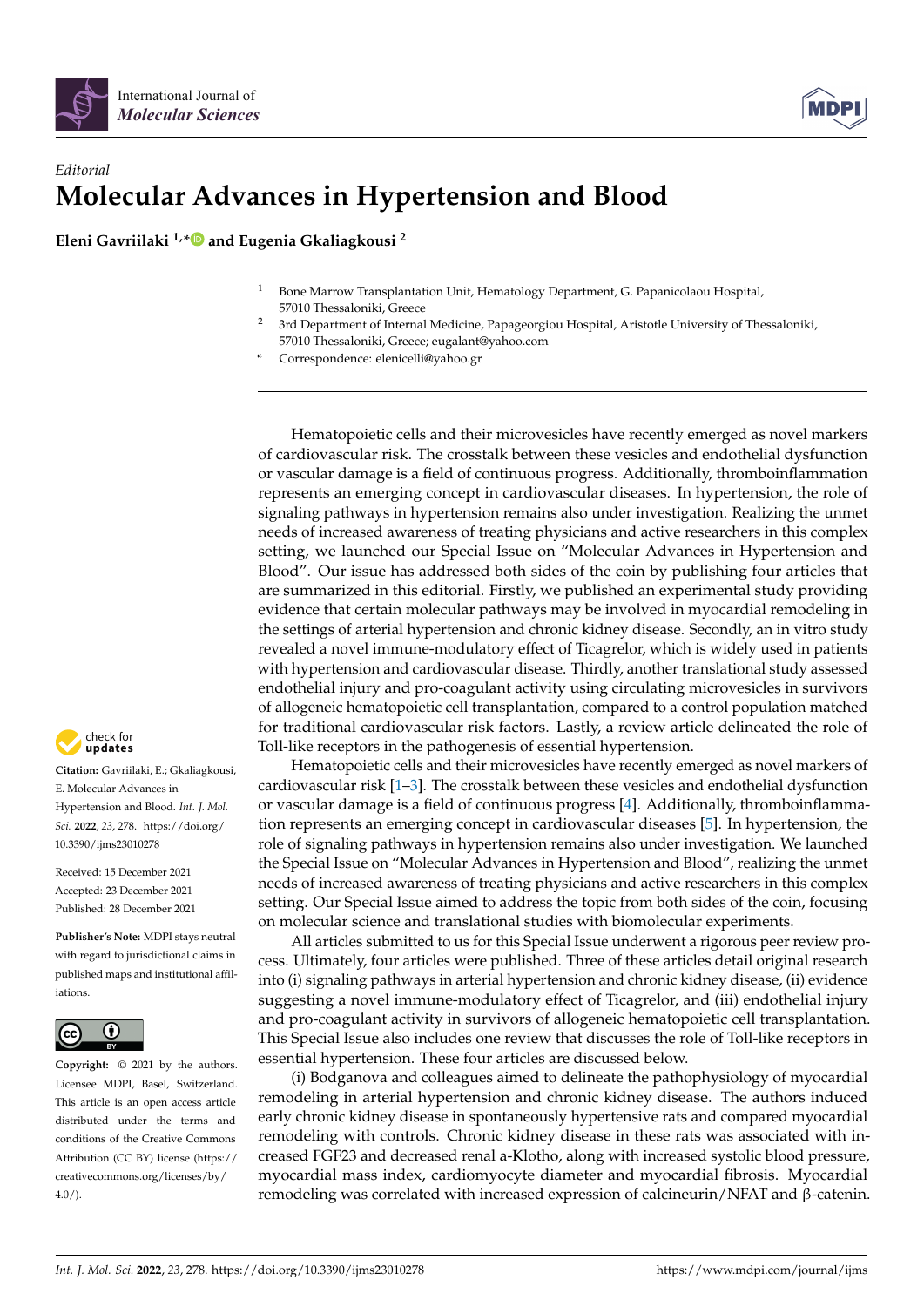TRPC6 protein levels and mRNA expression were also elevated. Therefore, the authors concluded that  $Wnt/\beta$ -catenin and TRPC6/calcineurin/NFAT signaling pathways may be involved in myocardial remodeling of arterial hypertension and chronic kidney disease, potentially mediated by the FGF23 and α-Klotho axis [\[6\]](#page-2-0).

(ii) Mitsios and colleagues investigated the effects of Ticagrelor on inorganic polyphosphates released by thrombin-activated platelets and stent-induced neutrophil extracellular traps (NETs) in ST elevation myocardial infarction (STEMI). The authors stimulated neutrophils from healthy individuals and patients receiving Ticagrelor to produce NETs, and further incubated them with plasma from the infarct-related artery of STEMI patients. Then, they assessed the effects of Ticagrelor on NETs and tissue factor loading. Ticagrelor attenuated NETs induced by inorganic polyphosphates and inhibited stent-induced NET release. Considering the clinical need for novel antithrombotic strategies targeting inflammation, their findings highlighted an important and novel immune-modulatory effect of Ticagrelor [\[7\]](#page-2-1).

(iii) Gavriilaki and colleagues studied 45 survivors of allogeneic hematopoietic cell transplantation (alloHCT) without established cardiovascular disease and 45 control individuals matched for traditional cardiovascular risk factors. Circulating microvesicles (MVs) of different cellular origins (platelet and erythrocyte) were increased in alloHCT compared to controls. Endothelial MVs were increased only in recipients of a myeloablative conditioning. These results suggested that endothelial dysfunction and increased thrombotic risk in alloHCT survivors, independently of traditional cardiovascular risk factors [\[8\]](#page-2-2).

(iv) Lazaridis and colleagues reviewed the role of Toll-like receptors into essential hypertension considering that subclinical inflammation has been implicated in the pathogenesis of the disease. Toll-like receptors have emerged as novel effectors in the inflammatory background, which is evident from the very early stages of hypertension. This review has highlighted the contribution of innate immunity in the pathogenesis of hypertension and clarified the role of TLR signaling in promoting inflammation and hypertensive vascular damage [\[9\]](#page-2-3).

Taking into account the multi-disciplinary character of this Special Issue, we hope that it will inspire researchers and clinicians to continue their explorations into novel advances in blood and hypertension.

**Author Contributions:** E.G. (Eleni Gavriilaki); writing—original draft preparation, E.G. (Eugenia Gkaliagkousi); writing—review and editing. All authors have read and agreed to the published version of the manuscript.

**Funding:** El.G. is supported by the ASH Global Research Award.

**Acknowledgments:** The authors would like to acknowledge all authors for their contribution in this Special Issue.

**Conflicts of Interest:** The authors declare no conflict of interest.

## **References**

- <span id="page-1-0"></span>1. Gkaliagkousi, E.; Gavriilaki, E.; Yiannaki, E.; Vasileiadis, I.; Nikolaidou, B.; Lazaridis, A.; Dolgyras, P.; Grigoriadis, S.; Triantafyllou, A.; Anyfanti, P.; et al. Platelet microvesicles are associated with the severity of coronary artery disease: Comparison between peripheral and coronary circulation. *J. Thromb. Thrombolysis* **2021**, *51*, 1138–1143. [\[CrossRef\]](http://doi.org/10.1007/s11239-020-02302-5) [\[PubMed\]](http://www.ncbi.nlm.nih.gov/pubmed/33043416)
- 2. Gkaliagkousi, E.; Gavriilaki, E.; Vasileiadis, I.; Nikolaidou, B.; Yiannaki, E.; Lazaridis, A.; Triantafyllou, A.; Anyfanti, P.; Markala, D.; Zarifis, I.; et al. Endothelial Microvesicles Circulating in Peripheral and Coronary Circulation Are Associated With Central Blood Pressure in Coronary Artery Disease. *Am. J. Hypertens.* **2019**, *32*, 1199–1205. [\[CrossRef\]](http://doi.org/10.1093/ajh/hpz116)
- <span id="page-1-1"></span>3. Gkaliagkousi, E.; Nikolaidou, B.; Gavriilaki, E.; Lazaridis, A.; Yiannaki, E.; Anyfanti, P.; Zografou, I.; Markala, D.; Douma, S. Increased erythrocyte- and platelet-derived microvesicles in newly diagnosed type 2 diabetes mellitus. *Diabetes Vasc. Dis. Res. Off. J. Int. Soc. Diabetes Vasc. Dis.* **2019**, *16*, 458–465. [\[CrossRef\]](http://doi.org/10.1177/1479164119844691)
- <span id="page-1-2"></span>4. Gkaliagkousi, E.; Gavriilaki, E.; Triantafyllou, A.; Douma, S. Clinical Significance of Endothelial Dysfunction in Essential Hypertension. *Curr. Hypertens. Rep.* **2015**, *17*, 85. [\[CrossRef\]](http://doi.org/10.1007/s11906-015-0596-3) [\[PubMed\]](http://www.ncbi.nlm.nih.gov/pubmed/26371063)
- <span id="page-1-3"></span>5. Chrysanthopoulou, A.; Gkaliagkousi, E.; Lazaridis, A.; Arelaki, S.; Pateinakis, P.; Ntinopoulou, M.; Mitsios, A.; Antoniadou, C.; Argyriou, C.; Georgiadis, G.S.; et al. Angiotensin II triggers release of neutrophil extracellular traps, linking thromboinflammation with essential hypertension. *JCI Insight* **2021**, *6*, e148668. [\[CrossRef\]](http://doi.org/10.1172/jci.insight.148668) [\[PubMed\]](http://www.ncbi.nlm.nih.gov/pubmed/34324440)